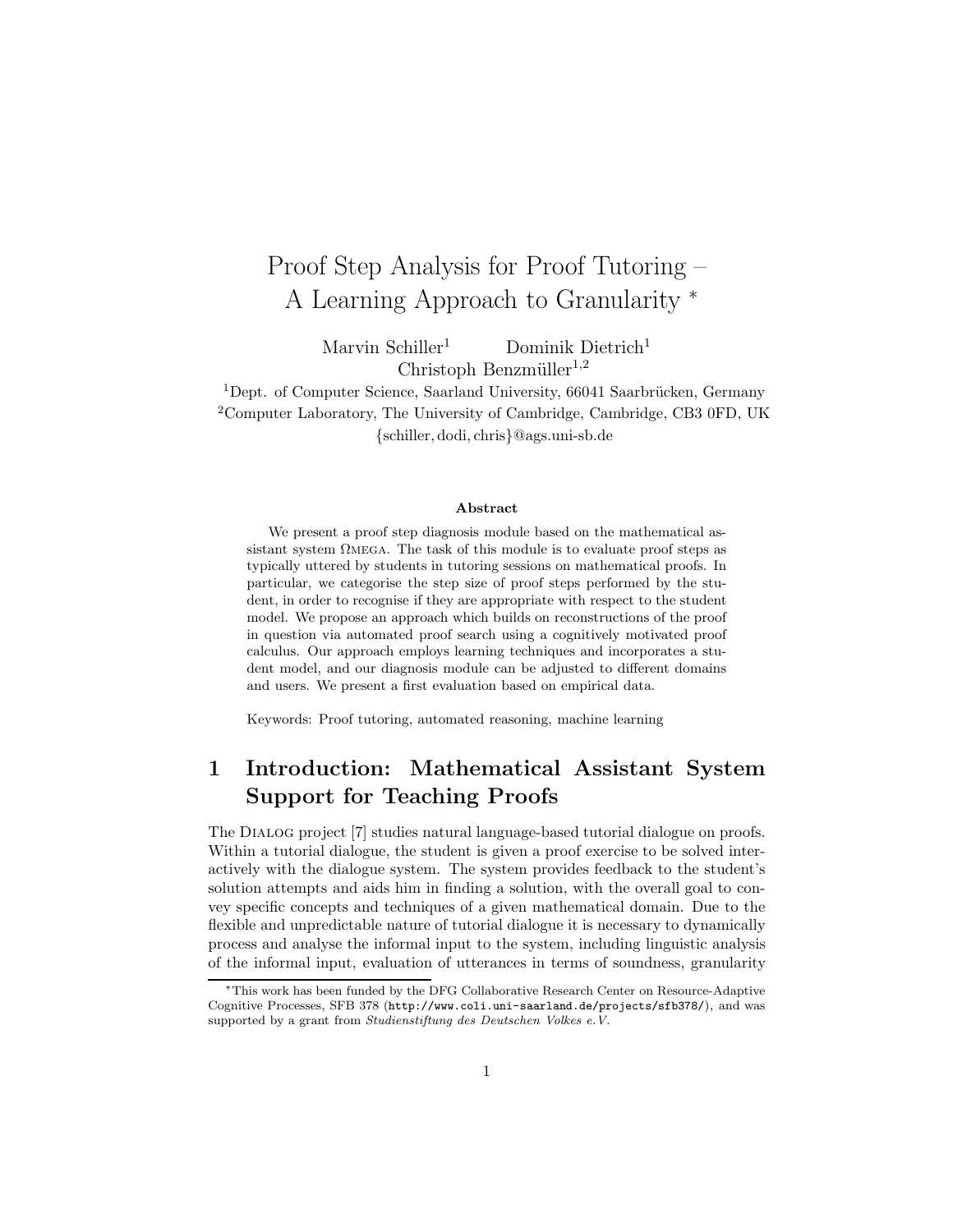and relevance, and ambiguity resolution at all levels of processing. For the domain reasoning, the Dialog project employs the mathematical assistant system  $\Omega$ MEGA [27]. It allows the system to reconstruct students' proof steps [14]. These reconstructions serve as the basis for further analysis, in particular, whether a given step presented by the student is correct, but also whether it is of appropriate step size (i.e. "granularity"), and whether it is relevant.

Overall, a number of different tutorial systems for teaching mathematics have emerged. For propositional and first-order logic there are the CMU proof tutor [26], ProofEasy [11], the HTML-based editor alfie [30], Proofweb [17], Jape [29] and WinKE [12]. For higher-order logic there is ETPS [2]. These systems focus on pure logic and support proof construction using, for example, Fitch-style diagrams or trees. To verify a proof step no search is required. Systems for teaching mathematics at a more abstract level are the EPGY Theorem Proving Environment [28, 20], the Geometry Tutors [18] and Tutch [1]. Those systems allow the user to perform abstract steps and use proof search in a machine-oriented calculus such as resolution to verify them. Huang [16] argues in favor of the assertion level as a suitable abstraction layer to represent human proofs. Assertion level proofs justify proof steps by the application of axioms, definitions, or theorems, or on the proof level, such as "by analogy". The notion of assertion level proof competes with other human-oriented calculi, such as the natural deduction calculus [15] and its more refined variations (e.g. PSYCOP [24]). A recent investigation [25] into the correspondence between human proofs and their counterparts in natural deduction points out a mismatch with respect to their granularity. Similar observations have been reported for EPGY in [20], where the resolution- and paramodulation-based theorem prover *Otter* was used to reconstruct human proofs. Limiting the use of Otter to a fixed time interval – in order not to allow unreasonably large chains of thinking – turned out to be uninformative of whether a given human proof step was indeed perceived as too complex or not.

In this paper, we argue for an approach that employs assertion level proof search to reconstruct human-made proof steps in the system. Proofs at the assertion level enable the dialogue system to suitably analyse the granularity of human proof steps, which in turn provides useful information for determining an appropriate reaction of the dialogue system to the student. The structure of this paper is as follows: In Sect. 2 we present an empirical study which illustrates the role of granularity in tutorial dialogues about proofs. In Sect. 3 we briefly present the mathematical assistant system  $\Omega$ MEGA, which is the basis for analysing proof steps in the Dialog project. In Sect. 4 we identify criteria that are relevant for determining different levels of granularity. In Sections 5 and 6 we present our granularity analysis module and some first results obtained with a corpus of tutorial dialogues.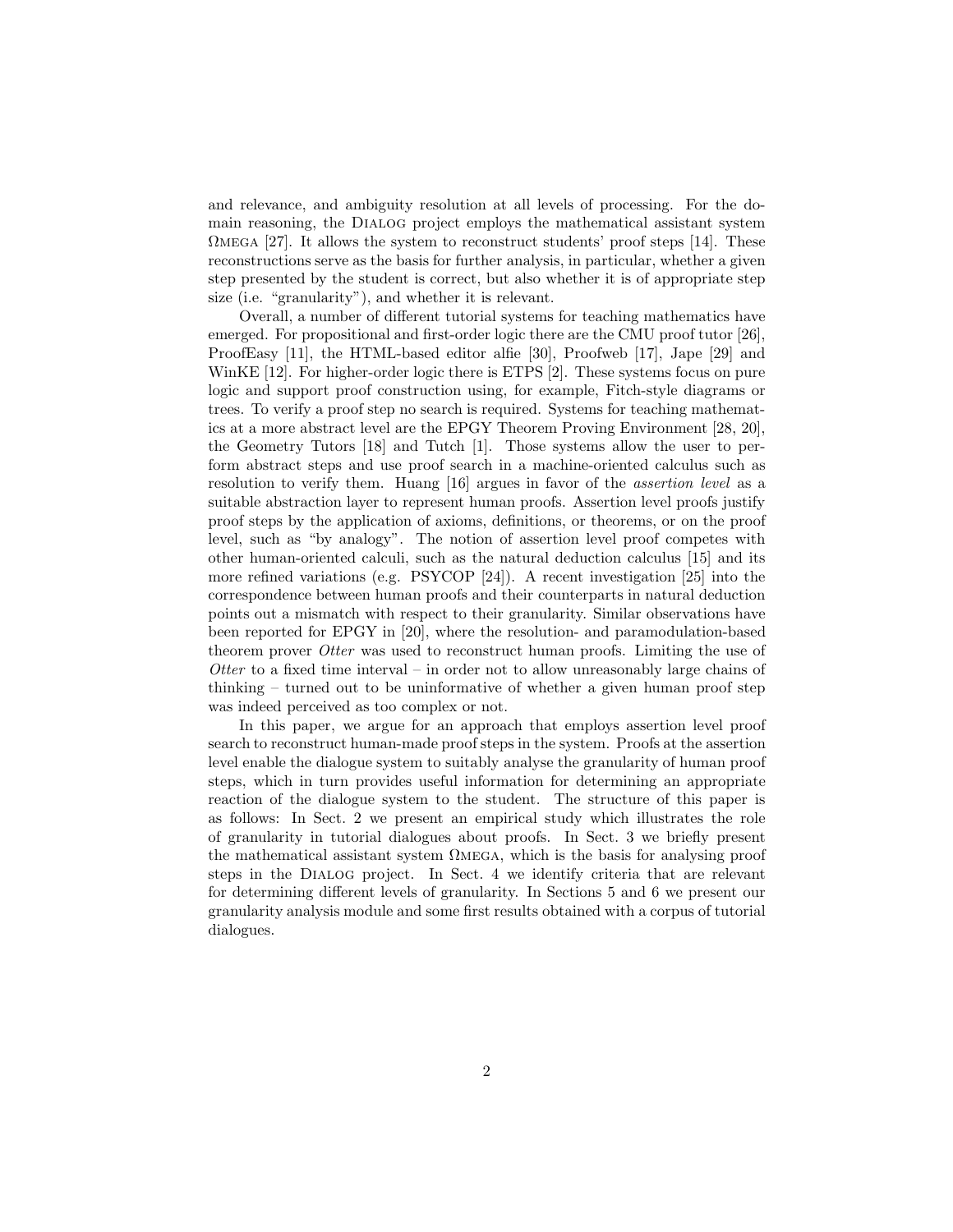### 2 Evidence from an Experiment Corpus

Research in the Dialog project is guided by empirical studies [10, 8], which include two studies in the Wizard-of-Oz paradigm, where human experts (with the help of a special computer interface [9]) simulated the behaviour of a tutoring system for mathematical proofs. These studies highlight the requirements for the modules of the system under development, including the analysis tasks that have to be mastered by the domain reasoner. While the first series of experiments led to the identification of the different domain reasoning tasks, the second series of experiments required the tutors to annotate all domain contributions from the students with judgements concerning correctness (i.e., *correct, partially correct*, or *incorrect*), granularity (i.e., too detailed, appropriate, or too coarse-grained) and relevance (i.e., relevant, limited relevance or irrelevant). Both experiments were conducted with students from Saarland University and four experts with teaching experience as the wizards<sup>1</sup>. The exercises were taken from the domains of naive set theory (first experiment series) and binary relations (second experiment series). The second series of experiments involved 37 students, who spent approximately two hours each during an experiment session (including an introduction phase, interaction with the Wizard-of-Oz system and questionnaires).

#### 2.1 Correctness

Most importantly, proof step analysis includes the task of checking whether a proof step is logically correct. An example of such a situation is given in Fig. 1.

```
student_1: (x, y) \in (R \circ S)^{-1}tutor: Now try to draw inferences from that!
              correct | appropriate | relevant
student 2: hence (y, x) \in (S \circ R)tutor: This step is not correct!
              incorrect
```
Figure 1: Dialogue fragment exhibiting an incorrect step

Correctness – in contrast to granularity and relevance – is relatively simple to verify. EPGY  $[20]$ , for example, employs proof search in *Otter*. Our solution to checking proof steps employs assertion level proof search and will be presented in Sect. 3.

### 2.2 Granularity

Tutors in the Wizard-of-Oz studies were observed to reject proof steps for other reasons than correctness. An example is the dialogue fragment displayed in Fig. 2,

<sup>&</sup>lt;sup>1</sup>The experts consisted of the lecturer of a course *Foundations of Mathematics*, a maths teacher, and two maths graduates with teaching experience.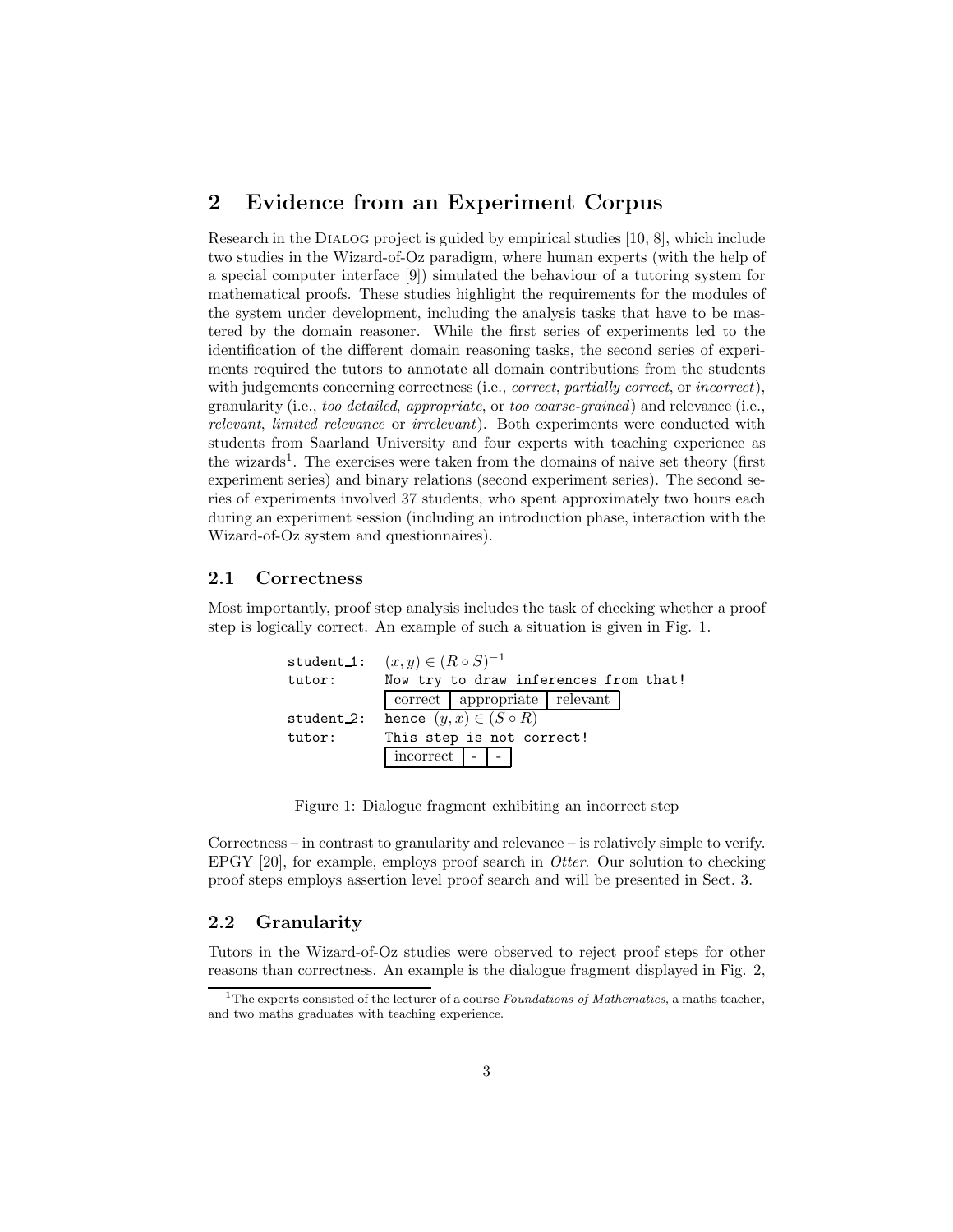where the student's task is to show that in the domain of binary relations (where  $\circ$ denotes relation composition, and <sup>-1</sup> denotes inversion), the equality  $(R \circ S)^{-1}$  =  $S^{-1} \circ R^{-1}$  holds.

| student_1: | $(x, y) \in (R \circ S)^{-1}$         |                                         |  |  |  |  |
|------------|---------------------------------------|-----------------------------------------|--|--|--|--|
| tutor:     | Now try to draw inferences from that! |                                         |  |  |  |  |
|            |                                       | correct   appropriate   relevant        |  |  |  |  |
| student 2: | $(x, y) \in S^{-1} \circ R^{-1}$      |                                         |  |  |  |  |
| tutor:     | One cannot directly deduce that.      |                                         |  |  |  |  |
|            | You need some intermediate steps!     |                                         |  |  |  |  |
|            |                                       | correct   too coarse-grained   relevant |  |  |  |  |

Figure 2: Dialogue fragment exhibiting inappropriate step size

The student (tacitly) tries to show that  $(R \circ S)^{-1} \subseteq S^{-1} \circ R^{-1}$  by assuming that  $(x, y) \in (R \circ S)^{-1}$  (marked as student 1 in Fig. 2). However, the tutor notices that the statement student 2 requires further elaboration. He explicitly asks the student to subdivide this step into intermediate steps (and indeed, this step is not completely obvious, since it is *not* the case that  $(R \circ S)^{-1} = R^{-1} \circ S^{-1} = S^{-1} \circ R^{-1}$ , which relies on the misconception that  $\circ$  is commutative, which it is not). However, if we restricted proof step analysis to correctness checking, we would fail to detect any difference between this student step and other more trivial steps.

The developers of the EPGY theorem proving environment [20] encountered similar problems when they used the automated theorem prover Otter to check conjectured proof steps from the user. The use of Otter was restricted to five seconds, in order not to allow too large "leaps of logic". Still, this allowed Otter to sometimes accept seemingly large steps, whereas seemingly easy steps were sometimes not validated. This shows that counting the seconds of using Otter is not a suitable measure for granularity.

We develop a more refined measure for granularity in Sect. 4.

#### 2.3 Relevance

Proof steps which did not advance the proof state with respect to the proof goal were often identified as "irrelevant" by the tutors, for example the step displayed in Fig. 3.

| student 2: $(a, b) \in S^{-1} \Leftrightarrow (b, a) \in S$ |                           |                                |  |  |  |  |
|-------------------------------------------------------------|---------------------------|--------------------------------|--|--|--|--|
| tutor:                                                      | This step is not relevant |                                |  |  |  |  |
|                                                             |                           | correct appropriate irrelevant |  |  |  |  |

Figure 3: Dialogue step lacking relevance (for proof problem:  $(R \circ S)^{-1} = S^{-1} \circ R^{-1}$ )

Relevance, like granularity, is a challenging topic for the dialogue-based teaching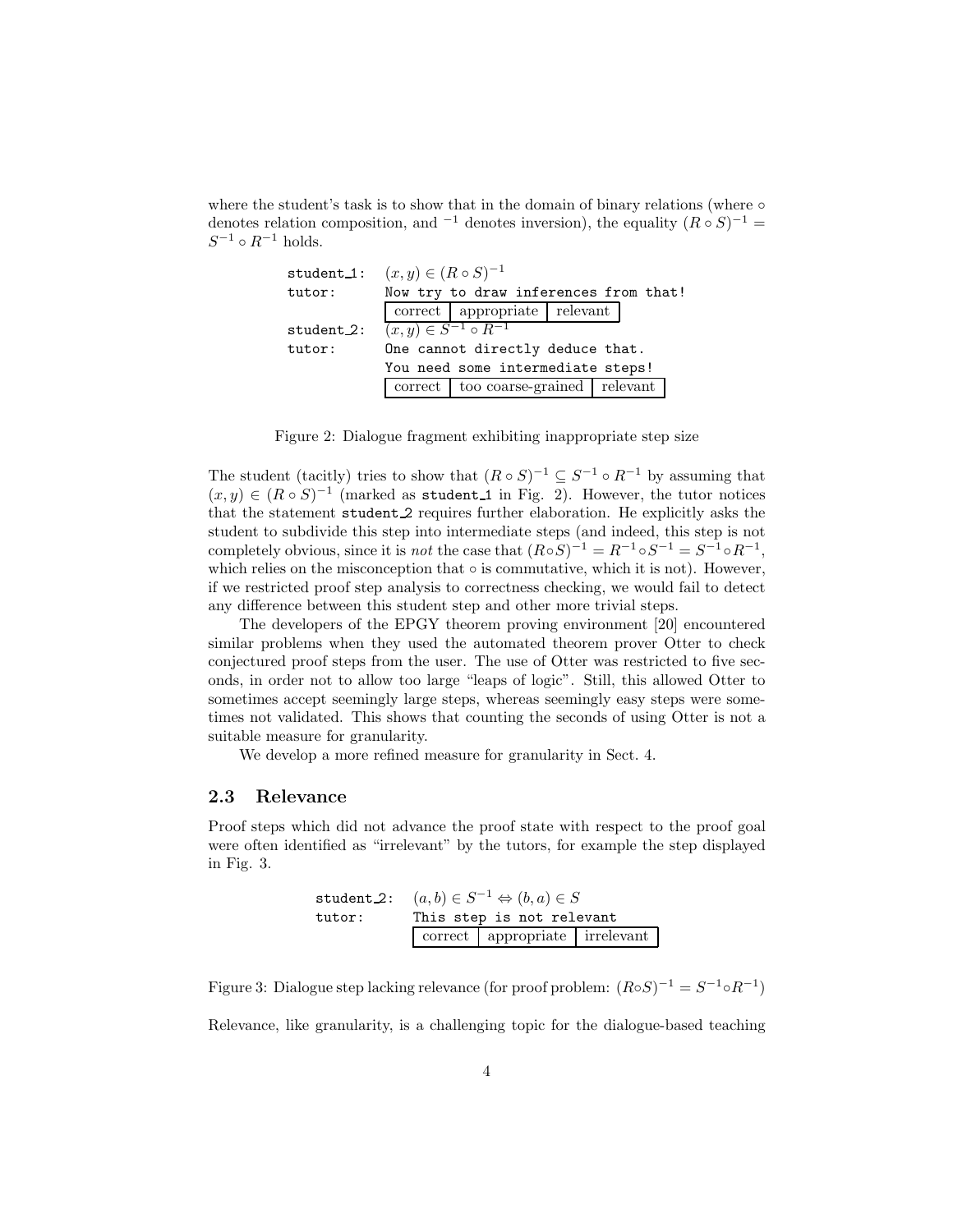of proofs. In the remainder of this paper we focus on the problem of identifying appropriate levels of granularity of human-made proof steps. We address the problem by using proof constructions at the assertion level, as supported in the Ωmega system.

### 3 The Domain Reasoner: ΩMEGA

The DIALOG project employs the mathematical assistant system  $\Omega_{\text{MEGA}}$  [27] (i) to represent the mathematical theory in which the proof exercise is carried out, that is, definitions, axioms, and theorems of a certain domain (ii) to represent the ongoing proof attempts of the student using Ωmega's proof data structure [4], and (iii) to dynamically reconstruct intermediate steps necessary to verify each step entered by the student (see  $[14]$ ). This allows us to support tutoring in the spirit of *cognitive* constructivism [19], such that for a given proof problem, a large variety of solutions can be reconstructed and analysed. In particular, given a proof problem including the to-be-proven statement and the required definitions and facts, any valid deduction up to a predefined number of assertion level steps can be reconstructed (cf. [14]). These reconstructed proofs serve as the basis for the further analysis of the students' proof steps with respect to correctness, granularity and relevance.

Different from other approaches to automated theorem proving,  $\Omega$ MEGA uses an assertion application mechanism [13], which is based upon Serge Autexier's CoRe calculus [3], as its logical kernel. The notion of assertion level proofs is due to Huang [16], and characterises a proof representation where all inference steps are justified by a mathematical fact from the knowledge base, such as definitions, theorems and lemmata. Whereas originally, the assertion level was only the target language for the presentation of machine-generated proofs (e.g. in a natural deduction calculus), Ωmega now directly constructs proofs at the assertion level.

CoRe and our assertion level inference mechanism are (higher-order) variants of the deep inference approach<sup>2</sup>, that is, they support deductions deeply inside a given formula without requiring preceding structural decompositions as needed in natural deduction (or sequent calculus). As a result, we obtain proofs where each inference step is justified by a mathematical fact, such as a definition, a theorem or a lemma. To illustrate the difference between a typical proof step from a textbook and its formal counterpart in natural deduction consider the following example:

Given the definition of subset

$$
\forall U, V \, \ldots \, U \subset V \Leftrightarrow \forall x. x \in U \Rightarrow x \in V
$$

an assertion step consists of deriving  $a_1 \in V_1$  from  $U_1 \subset V_1$  and  $a_1 \in U_1$ . The corresponding natural deduction proof is shown below:

<sup>2</sup>http://alessio.guglielmi.name/res/cos/index.html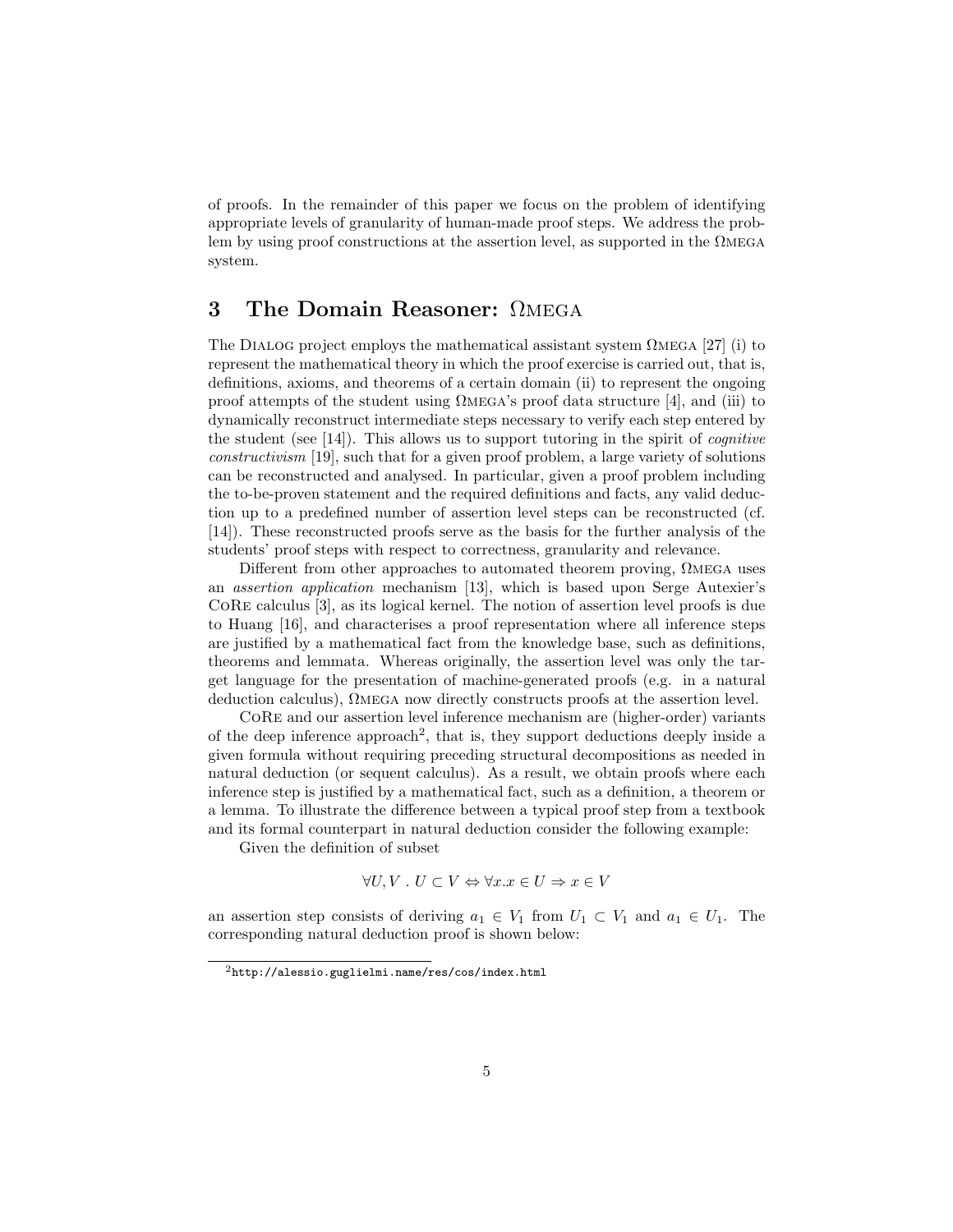$$
\forall U, V. U \subset V \Leftrightarrow \forall x. x \in U \Rightarrow x \in V
$$
  
\n
$$
\forall V. U_1 \subset V \Leftrightarrow \forall x. x \in U_1 \Rightarrow x \in V
$$
  
\n
$$
\frac{U_1 \subset V_1 \Leftrightarrow \forall x. x \in U_1 \Rightarrow x \in V_1 \quad \forall E}{U_1 \subset V_1 \Rightarrow \forall x. x \in U_1 \Rightarrow x \in V_1 \quad \Leftrightarrow E}
$$
  
\n
$$
\frac{\forall x. x \in U_1 \Rightarrow x \in V_1 \quad \forall E \quad U_1 \subset V_1 \Rightarrow E}{a_1 \in U_1 \Rightarrow a_1 \in V_1 \quad \forall E \quad a_1 \in U_1 \Rightarrow E}
$$

Even though natural deduction proofs are far more readable than proofs in machineoriented formalisms such as resolution, we see that they are at a much lower level than proofs typically found in mathematical textbooks. In the example above, a single assertion step corresponds to six steps in the natural deduction calculus. This is mainly because each natural deduction rule stands for a simple manipulation of the logical structure of a formula. Assertion level inference rules in Ωmega are automatically generated from the axioms of the problem statement (cf. [5]).

The reconstruction of a student proof step in  $\Omega$ MEGA is achieved by using a depth-limited breadth-first search (with pruning of superfluous branches). For a given proof state and one utterance, all possible successor states up to a specified depth limit are constructed. From these, those successor states that match the given utterance with respect to some filter function (analysing whether a successor state is a possible reading of the student proof step) are selected. An utterance that leads to at least one such successor state is reported by the module to be correct, otherwise it is reported to be incorrect. It is possible that a proof step is wrongly rejected because of a too restrictive depth limit. However, a first case study shows that even with a depth limit of four assertion level steps, the vast majority of steps (95.6%) taken from a sample of proofs obtained in the second Wizard-of-Oz experiment can be correctly identified as correct or incorrect (cf. [6]).

### 4 Granularity Criteria

In order to develop an algorithm that judges the granularity of individual (humanmade) proof steps, we have started with the simple approach of reconstructing these proof steps in a suitable calculus (which generally resulted in several calculus level proof steps corresponding to one single utterance), and identifying the step size of a given proof step with the number of calculus level proof steps that correspond to it. A case study (reported in [25]) was undertaken with both Gentzen's natural deduction calculus [15] and the psychologically motivated PSYCOP calculus [24] as the base calculus for the proof reconstruction. However, the study provided evidence that counting calculus level steps in neither of the two calculi provided a sufficient means for characterising granularity, and that more sophisticated criteria for measuring granularity are required. In particular, the approach did not account for all the different granularity-related phenomena we could observe in the corpora obtained in the Wizard-of-Oz experiments. We list some of them below.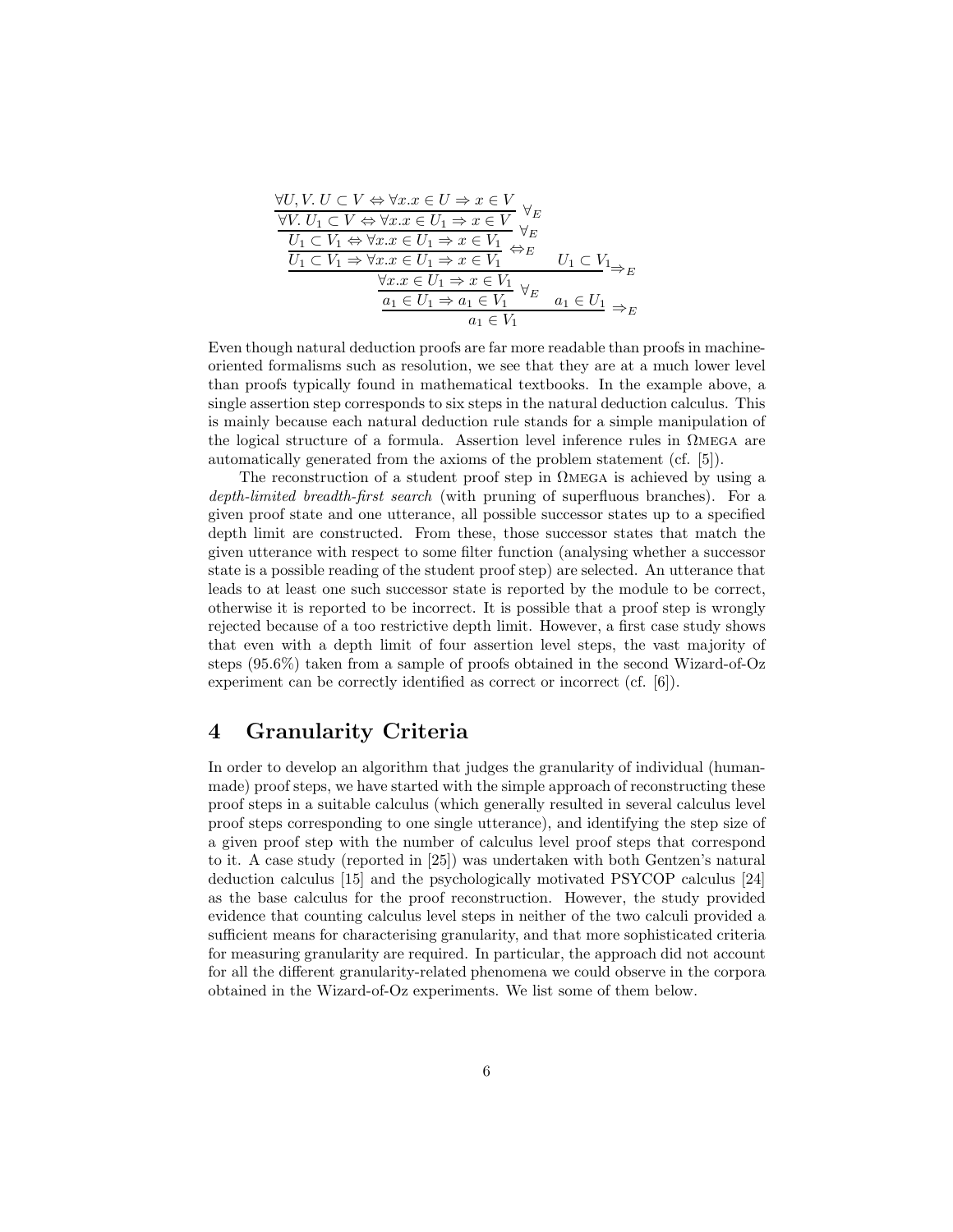|        | student 4: $\exists z$ , such that $(b, z) \in R$ and $(z, a) \in S$ |  |  |                                  |  |  |  |
|--------|----------------------------------------------------------------------|--|--|----------------------------------|--|--|--|
| tutor: | Right.   correct   appropriate   relevant                            |  |  |                                  |  |  |  |
|        | student 5: Then $(z, b) \in R^{-1}$ and $(a, z) \in S^{-1}$          |  |  |                                  |  |  |  |
| tutor: | Correct.                                                             |  |  | correct   appropriate   relevant |  |  |  |

Figure 4: Dialogue fragment illustrating two applications of the concept of relation inverse

Merging Different Concepts The combination of several applications of the same definition or theorem (relating to the same concept) into one proof step was observed frequently, consider the example in Fig. 4.

Here, the fact that  $(x, y) \in R$  iff  $(y, x) \in R^{-1}$  for any  $x, y$  is applied twice. This was never subject to criticism by the tutors. In fact, from a cognitive viewpoint, applying the same mathematical fact several times requires retrieving the relevant concept in memory only once, where it is readily available for subsequent applications. The same is not true for using several different concepts in one step, which was sometimes subject of criticism from the tutors. Therefore, we consider the number of different concepts required to justify a given proof step as one criterion for its granularity (rather than the mere number of calculus level steps).

Note that this is easily possible in our approach, as we reconstruct and maintain a student's proof attempt at the assertion level. Here, a single deduction step corresponds to a concept application. Consequently the information about what concepts are involved is directly available. This this not the case in natural deduction or resolution, where this information is generally more difficult to obtain.

Verbal Explanation Whether students explicitly referred to the concepts that they used in their proofs was also a criterion for the tutors in the experiment. Consider the dialogue fragment in Fig. 5, where the tutor considers the step leading to utterance student 9 as too coarse-grained unless the student provides further verbal evidence that he can justify this step. Therefore, when judging about granularity, it is of interest to consider how many (and probably which) concepts were applied in a student's step without mentioning them verbally.

To detect the concepts mentioned by the student we currently employ key words extracted from the student's utterance. However, we plan to integrate a more sophisticated analysis in the near future, based on linguistic investigations within the scope of the Dialog project.

Introducing Hypotheses In the experiment corpus, steps that introduced new hypotheses (for example, when an implication was shown by assuming the premise, in order to derive the implication's conclusion) generally stood on their own, and were not combined into much larger steps. Indeed, introducing a new hypothesis to the proof can be a crucial step towards the solution. Thus, steps that introduce new assumptions have a special status, they need to be spelled out explicitly.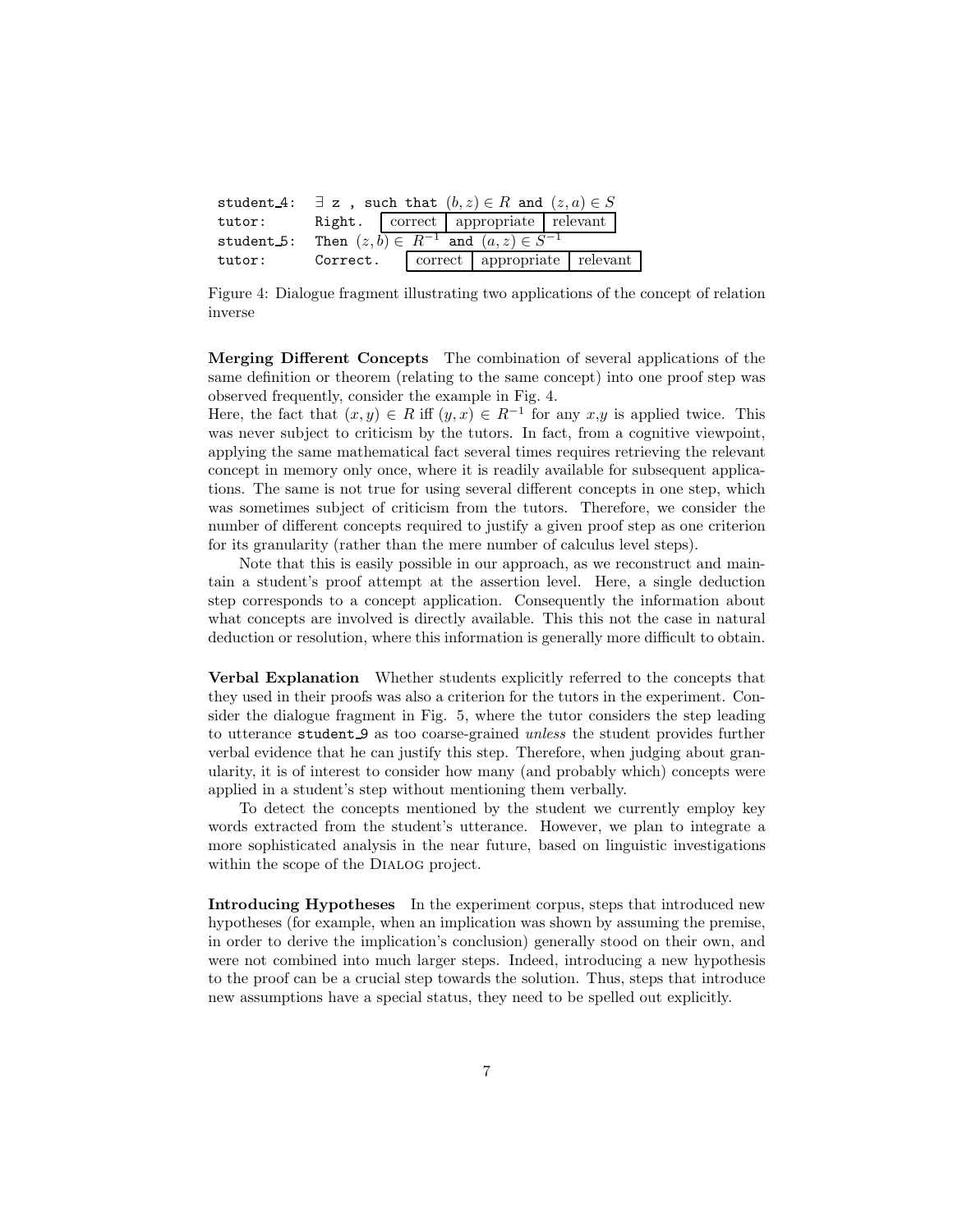| student 8:  | However, this means: $(z, y) \in R^{-1}$ and $(x, z) \in S^{-1}$ |                    |          |                                                                    |  |  |
|-------------|------------------------------------------------------------------|--------------------|----------|--------------------------------------------------------------------|--|--|
| tutor:      |                                                                  | Now it is correct. |          | correct   appropriate   relevant                                   |  |  |
| student 9:  |                                                                  |                    |          | Therefore it follows: $(x, y) \in S^{-1}$ o $R^{-1}$ , what was to |  |  |
| tutor:      | be shown.<br>Correct.                                            |                    |          |                                                                    |  |  |
|             | Please give a (simple) justification for this last               |                    |          |                                                                    |  |  |
|             |                                                                  |                    |          | step of the proof.   correct   too coarse-grained   relevant       |  |  |
| student_10: | This follows immediately from the definition of the              |                    |          |                                                                    |  |  |
|             | relation product.                                                |                    |          |                                                                    |  |  |
| tutor:      | Right. With this, you have solved the exercise.                  |                    |          |                                                                    |  |  |
|             | correct                                                          | appropriate        | relevant |                                                                    |  |  |

Figure 5: Dialogue fragment involving verbal explanation

Introducing Subgoals The corpus also showed that steps which split the current goal into several (independent) subgoals have a special status, and should hence be taken into account for the granularity analysis. For example, splitting the proof of showing set equality between two relations into two directions ⊂ and ⊃ is an important step. We also found that students implicitly introduced a subgoal by only stating a hypothesis, as shown below:

|        | $\tt student_1: \quad \t\t\t let \, \, (a,b) \in (R \circ S)^{-1} \, .$ |  |                                     |  |  |
|--------|-------------------------------------------------------------------------|--|-------------------------------------|--|--|
| tutor: |                                                                         |  | Right. correct appropriate relevant |  |  |

Here, the proof task is to show that  $(R \circ S)^{-1} = S^{-1} \circ R^{-1}$ , therefore we may suppose that the student intends to show that  $(a, b) \in S^{-1} \circ R^{-1}$  according to the extensionality principle.

Learning Progress & Student Modelling The Wizard-of-Oz experiments made use of a series of exercises which became gradually more advanced, where previously proven statements could be used in subsequent proofs. The tutors encouraged the students to use these previously proven statements as lemmata, such that they had the same status as those mathematical facts (e.g. definitions, properties) they were initially provided with as an introduction into the mathematical domain. We model this in our dialogue system by making previously applied sequences of proof steps, and of course, the statement of the finished proof, a part of the mathematical theory during the tutorial dialogue, such that each one subsequently becomes an atomic inference rule at the assertion level. Furthermore, we use a student model to keep track of those concepts a student has previously mastered (these facts are recorded during the dialogue) and of those he possibly does not know or has not applied before. This way, a sequence of novel steps can be given a different status with respect to granularity than one that includes only well-known steps. In the following, we consider only the sheer number of concepts that are supposed to be known and supposed to be unknown, respectively, to be relevant for judging granularity.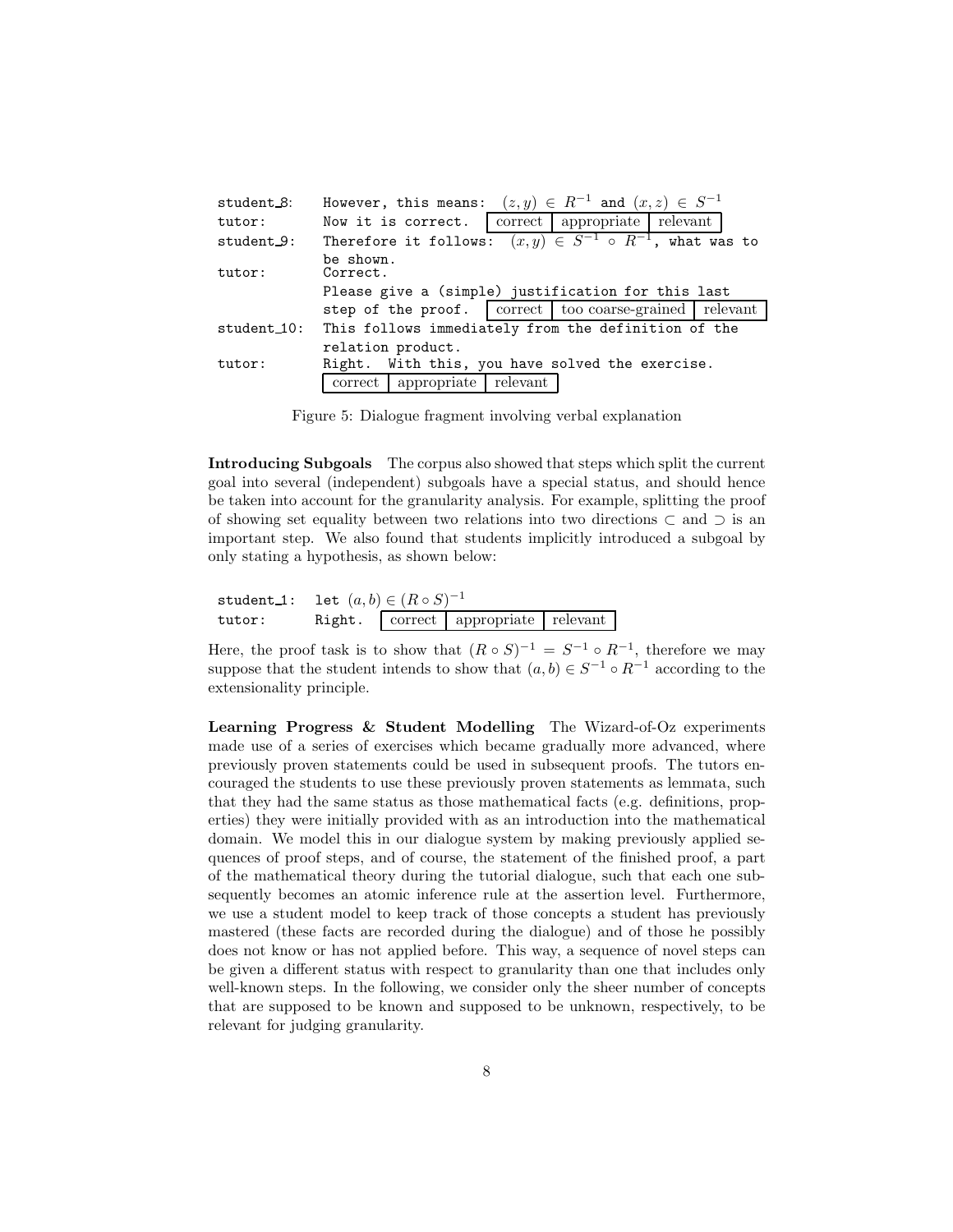We do not claim that the above criteria are exhaustive, since they are based on a particular series of experiments in one mathematical domain only. Furthermore, the question remains what weight to give to each of these criteria (for example, does the verbal explanation counterbalance a high number of facts combined into one step?). There is also the question of how to employ the observed criteria for the actual generation of useful feedback to the user, which requires didactic considerations beyond the scope of this paper.

### 5 Judging Granularity

The result of granularity analysis for an uttered proof step is a granularity judgement, which can take one out of three possible values: appropriate, too detailed, and too coarse-grained. This section illustrates how information from the proof reconstructions with respect to the criteria discussed above is used to categorise the to-be-analysed proof steps. Consider again the example proof step student 2 presented in Fig. 2. Ωmega reconstructs the following derivation for the student input, shown in sequent notation (in this example, we assume that the student model considers all concepts as not yet mastered by the student).

$$
\frac{\Gamma,(x,y) \in S^{-1} \circ R^{-1} \vdash \Delta}{\Gamma,(z,y) \in R^{-1} \land (x,z) \in S^{-1} \vdash \Delta} \text{ Def } \circ
$$
\n
$$
\frac{\Gamma,(z,y) \in R^{-1} \land (z,x) \in S \vdash \Delta}{\Gamma,(y,z) \in R \land (z,x) \in S \vdash \Delta} \text{ Def }^{-1}
$$
\n
$$
\frac{\Gamma,(y,z) \in R \land (z,x) \in S \vdash \Delta}{\Gamma,(y,x) \in R \circ S \vdash \Delta} \text{ Def }^{-1}
$$
\n
$$
\frac{\Gamma,(x,y) \in (R \circ S)^{-1} \vdash \Delta}{\Gamma}(x,y) \text{ of } R^{-1}
$$

From this reconstruction, the following information can be extracted.

- Total number of steps. This is simply the number of assertion level inference steps, which yields a value of "5" in our case.
- Number of different concepts. Since only two distinct assertions were used (the definitions of the inverse relation  $-1$  and relation composition  $\circ$ ), this yields a value of "2" in our case.
- Number of previously used concepts. For each employed concept (here, the definitions of  $\circ$  and  $^{-1}$ ), we look up in the student model if they are already known to the student. If we assume for our example that this is not the case, we obtain a value of "0".
- Number of not previously used concepts. This is simply the difference of the total number of concepts and the number of previously used concepts, in the case of our example this will consequently indicate "2" new concepts.
- Verbal explanation. This is extracted from the utterance via natural language analysis. Since in the example, there is no accompanying explanation, we report that "2" concepts rest unexplained.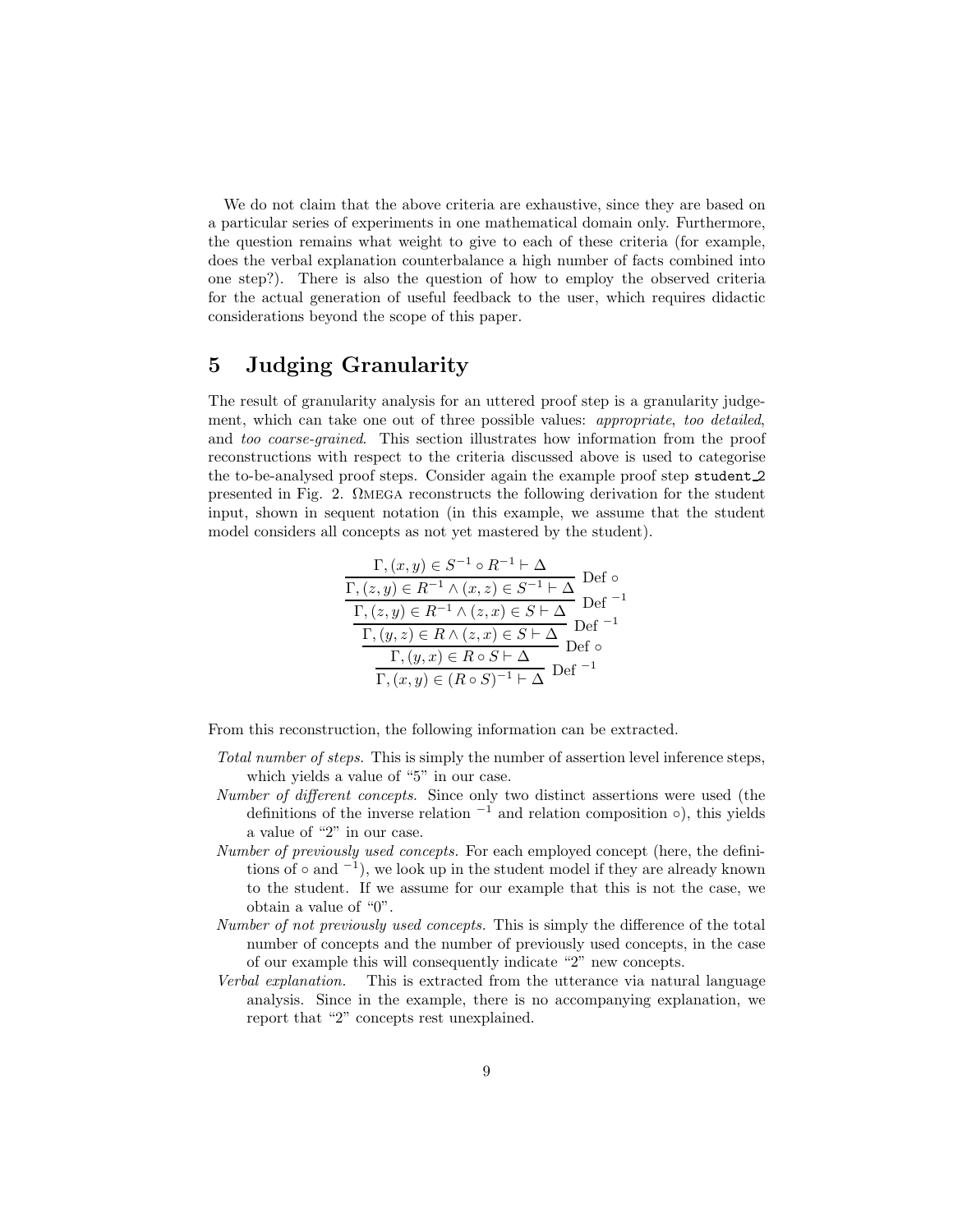- Introduced Hypotheses. None of the above steps introduces a new hypothesis, therefore the result is "0" .
- Number of introduced subgoals. In the absence of newly introduced subgoals, this also yields a "0".

As a result, we obtain a *granularity observation* tuple, where each entry represents one of the evaluated granularity criteria for the given step:  $(5, 2, 0, 2, 0, 0)$ .

A simple model, which we have implemented in our approach, is to formulate the correspondence between such evaluation results and the final judgement as simple if-then rules, which provide a mapping between the values of the automatically determined granularity criteria for a proof step and the corresponding granularity labels *appropriate*, too coarse-grained and too detailed<sup>3</sup>. To formulate these rules, we employ the LISA rule environment (see [31]), which provides the infrastructure for building expert systems. This allows us to formulate rules such as:

#### IF number-of-different-concepts > 1  $\land$  number-of-unexplained-concepts > 1 THEN result=too coarse-grained

This simple rule expresses that whenever we have a proof step that requires two or more different assertions, and two or more of the required assertions are not explained verbally, we classify the proof step as too coarse-grained. However, care has to be taken in those cases where for a given proof step, more than one rule is applicable with conflicting results. For the purpose of conflict resolution, rules can be given different weights in order to decide which rule in the conflict set is given priority. In the following, we consider the learning of decision rules from empirical data.

### 6 A Machine Learning Approach to Granularity

Whereas the proof step evaluation with respect to granularity criteria as described above can easily be computed given the proof reconstructions in  $\Omega$ MEGA and a description of the verbal input, it is not a priori clear how to turn this information into an appropriate final judgement whether the proof step in question is of appropriate step size in the given context or not. The answer to that question may in particular depend on the preferences of a particular human tutor and the particular mathematical domain under consideration. Therefore, we turn the problem into a machine learning problem in which individual preferences and domain dependency in the granularity judgements can be learned. Training instances are pairs of the granularity observation tuples as described in Sect. 5 together with a corresponding class label in the form of a granularity judgement by the human tutor (one of appropriate, too coarse-grained and too detailed).

Currently, we use the C5.0 data mining tools (see [23] and also  $[22]$ ) – which support the learning of decision trees and of rule sets – to obtain classifiers for gran-

<sup>&</sup>lt;sup>3</sup>Ideally, the association between the criteria and the granularity judgements mimics the decisions of the human tutors.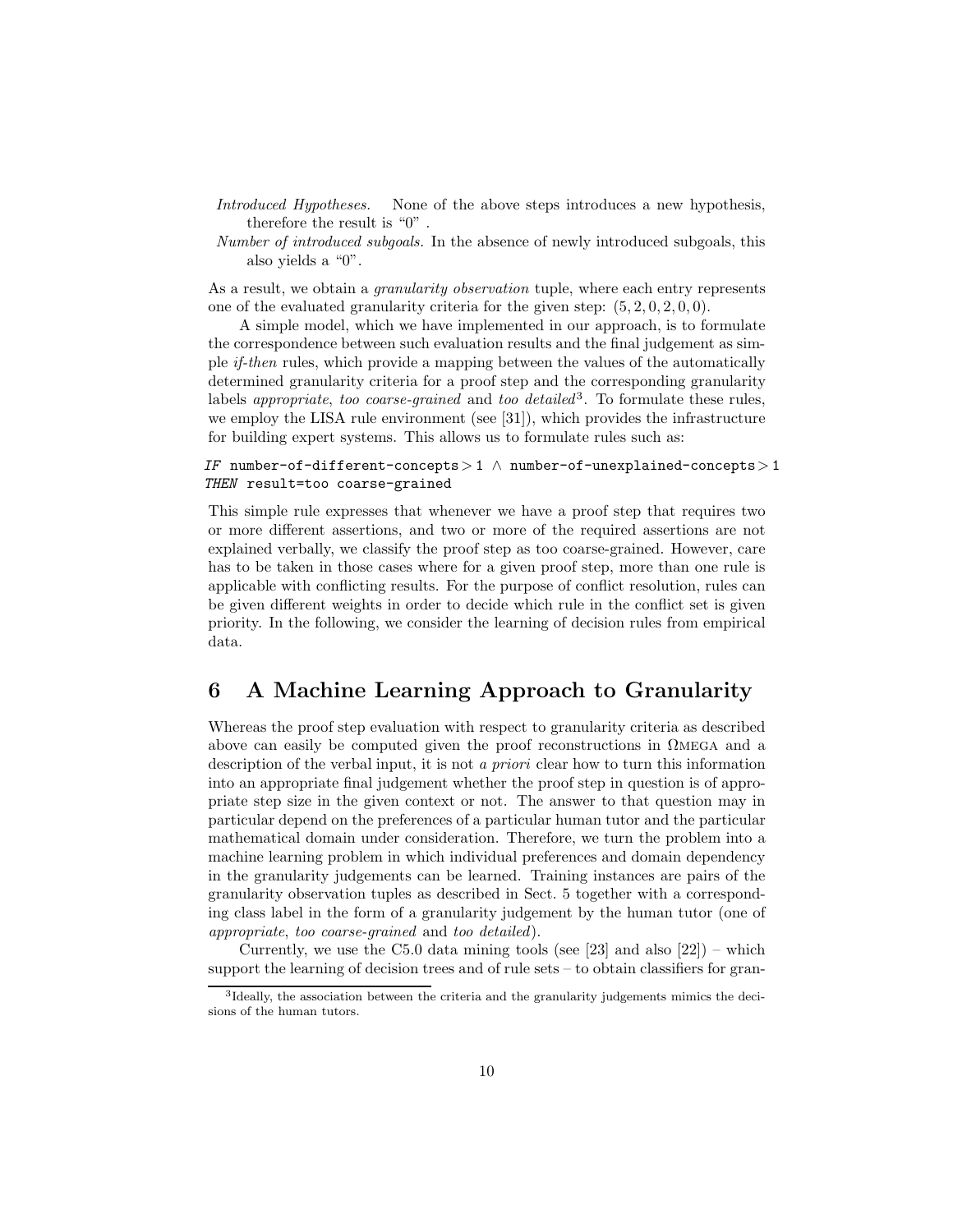ularity. A learned decision tree can be rewritten straightforwardly to an equivalent rule set, which can be used in the same way as described in the previous section. Nevertheless, rule sets generated by C5.0 can under circumstances be more accurate predictors than decision trees, but these rule sets may not be conflict-free. C5.0 provides confidence values for the learned rules to aid conflict resolution.

Thus, we employ two modules for granularity analysis; one serves to obtain training instances, from which the associations between granularity criteria and granularity judgements can be learned. Using this, a judgement component can then automatically perform granularity judgements. This architecture allows to adapt to the way an individual human tutor makes granularity judgements (and thus to gauge mathematical practice without asking explicit questions), but at the price of requiring previous training of the granularity analysis. Training can be performed either with the help of an annotated corpus of proofs (i.e., where each proof step already carries a granularity label), or in an interactive session with the human expert.

#### 6.1 Setup

An overview on the setup for the training module for learning from an annotated corpus is given in Fig. 6.



Figure 6: Overview over the architecture for learning granularity judgements from an annotated corpus

Each proof step utterance in the corpus is formally represented in the logical representation language of our system, sent to the analysis module and handed over to the  $\Omega$ MEGA system for verification. If successful, this yields an assertion level proof, which can be analysed with respect to the granularity criteria with the help of the student model (and possibly also keyword-based verbal content of the proof step under consideration stored in the corpus). The training instances obtained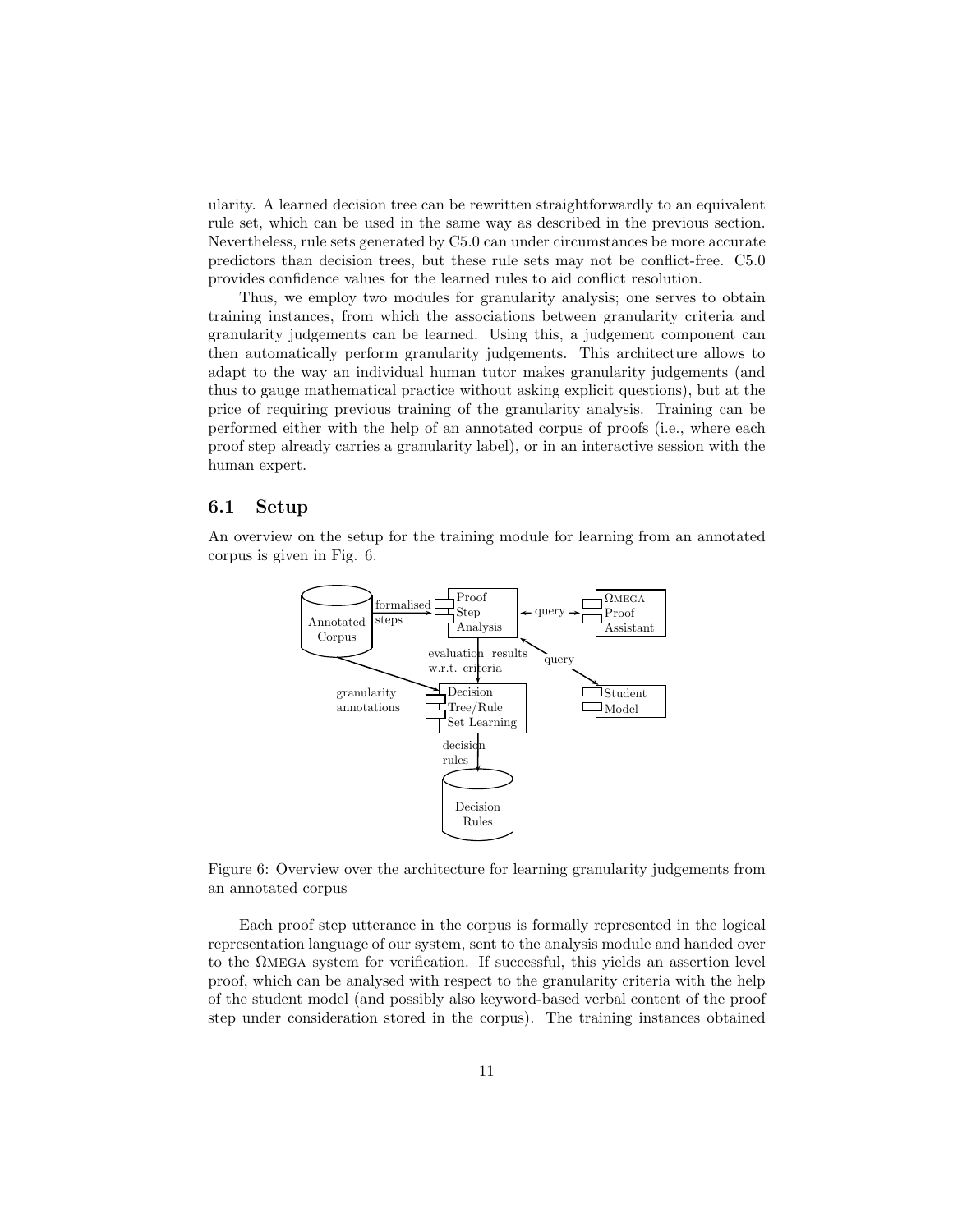this way are labelled with the corresponding granularity judgements stored in the corpus and handed over to the learning algorithm, which produces a classifier, i.e., a set of decision rules or a decision tree. In the interactive mode, the training module computes the "corpus" on the fly. It steps through a given proof (which can be automatically generated from a problem statement with Ωmega, or by hand) at a variable (but bounded) step size in the number of inference steps at the assertion level. That is, for a given proof state, and a random (but bounded) number  $n$ , the module proceeds  $n$  assertion level inference applications further with the proof and prints the associated formula to the expert who has to provide a granularity judgement (note that the  $n-1$  intermediate steps are skipped in the presentation). The judgement module is displayed in Fig. 7. As part of the proof step analysis,



Figure 7: Overview over the architecture for judging granularity

each attempted proof step is handed over to Ωmega. In case it can be verified, the resulting assertion level proof is analysed in the light of the student model and a description of the verbal input, yielding a granularity observation tuple with respect to our granularity criteria. We finally use the set of decision rules previously learned via machine learning to produce the corresponding granularity judgement.

#### 6.2 Evaluation

We have performed an evaluation on a subset of the dialogues from the corpus of the experiments reported in [8]. This subset of dialogues includes only dialogues which contain at least one correct proof step labelled as too coarse-grained or too detailed by the tutors. This excludes incorrect or partially correct steps, because – unlike human tutors – the system is not able to guess the student's intentions in such a case. The sub-corpus of proof steps we obtain this way includes 47 steps, of which 11 are too coarse-grained and one is too detailed, the rest is of appropriate granularity.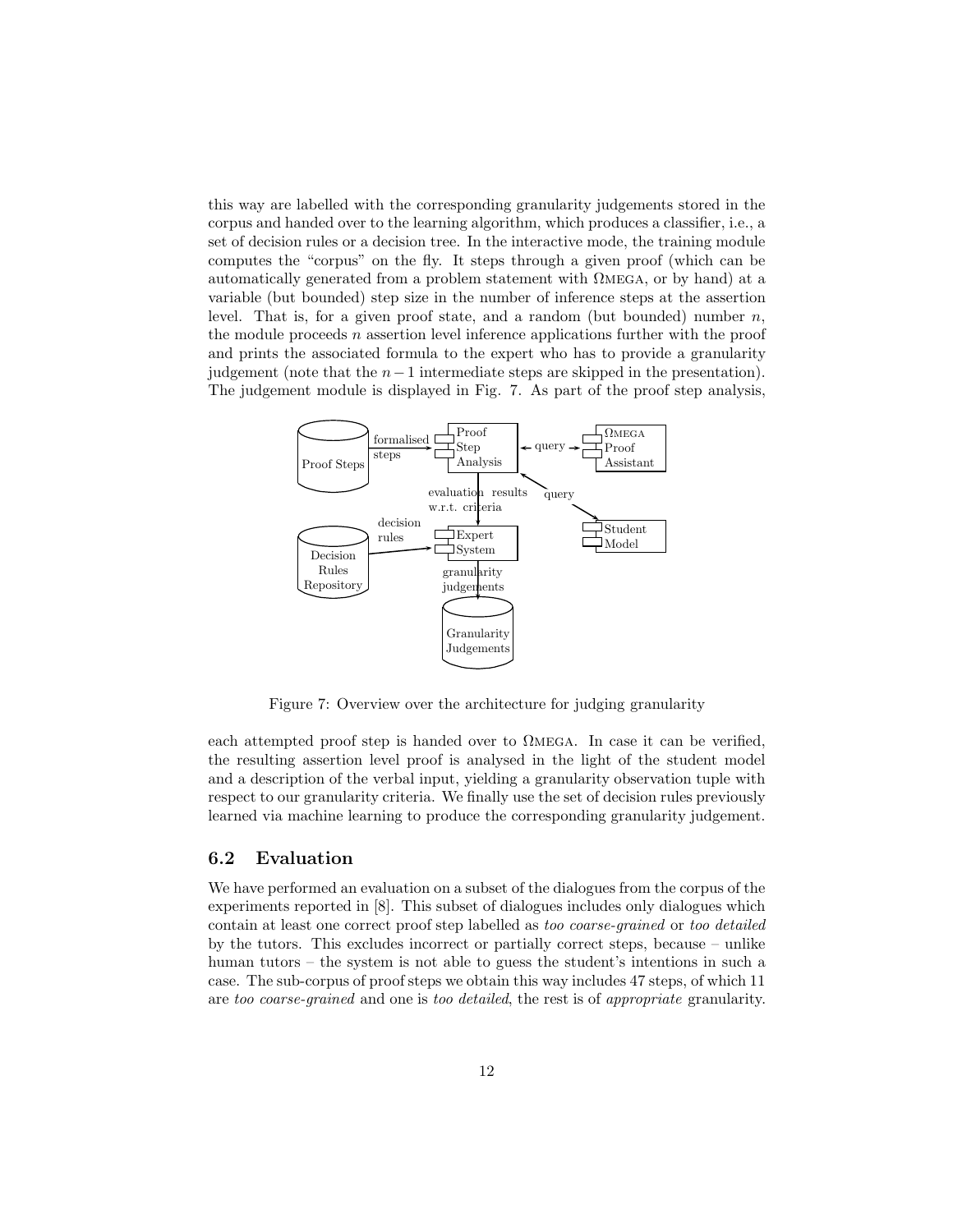Using 10-fold cross validation<sup>4</sup>, we achieve a mean classification error of  $13\%$  and an inter-rater reliability coefficient  $\kappa=0.65$  with C5.0 decision tree learning. This is considerably better than naively assigning all steps to be appropriate, knowing that the majority is appropriate, which would still result in a classification error of 27.5%. Nonetheless, using the classifier SMO [21], which implements a support vector machine, we obtain a mean classification error of 6,4% and  $\kappa$ =0.84.

Even though at first glance, the support vector machine approach classifies better in our example, the decision tree learning approach (as well as learning rule sets) is more informative with respect to the question which of the criteria mentioned above would be most useful for characterising the behaviour of the tutors in the experiments. During the decision tree learning, two (extremely simplistic) decision trees (producing approximately the same error rate) emerged, which we express as rule sets for brevity:

```
Rule set 1: IF number-of-not-previously-used-concepts > 1THEN result= too coarse-grained ELSE result= appropriate
Rule set 2: IF total-number-of-steps > 3THEN result= too coarse-grained ELSE result= appropriate
```
The simplicity of these one-rule rule sets owes to the fact that our sample was rather small. It shows that for the given examples, the role of verbal explanation is negligible (otherwise this criterion would appear in the rules). Also, knowing the number of different concepts that were employed at once is inferior to simply knowing the total number of inference steps, which provides the more relevant criterion according to the learned rules. Nevertheless, knowing how many of the employed concepts are not familiar to the student according to the student model provides a valid means to distinguish between appropriate and inappropriate proof steps. Note that these observations only apply to the particular experiment sessions reported in [8], which include judgements by different tutors. However, by the virtue of being a learning approach, our granularity analysis can adapt to other domains, teachers, etc.

### 7 Discussion and Conclusion

We have presented an approach to automating granularity judgements for human proof steps, based on the identification of relevant criteria. The assertion level proofs as produced by  $\Omega$ MEGA are directly amenable to our granularity analysis with respect to these criteria. Furthermore, we have demonstrated how machine learning techniques can be used to obtain context-adapted granularity judgements. The approach can easily be extended to other criteria than the ones exemplified in Sect. 4. Our method does not require pre-authored solutions for the proof exercises, but makes use of dynamic proof reconstructions at the assertion level in  $\Omega_{\text{MEGA}}$ .

 $4$ We use cross validation since 47 instances are a very small sample indeed. We concentrated on this small sample because collection and processing of empirical data such as in our Wizard-of-Oz experiments is in itself already a very work-intensive process.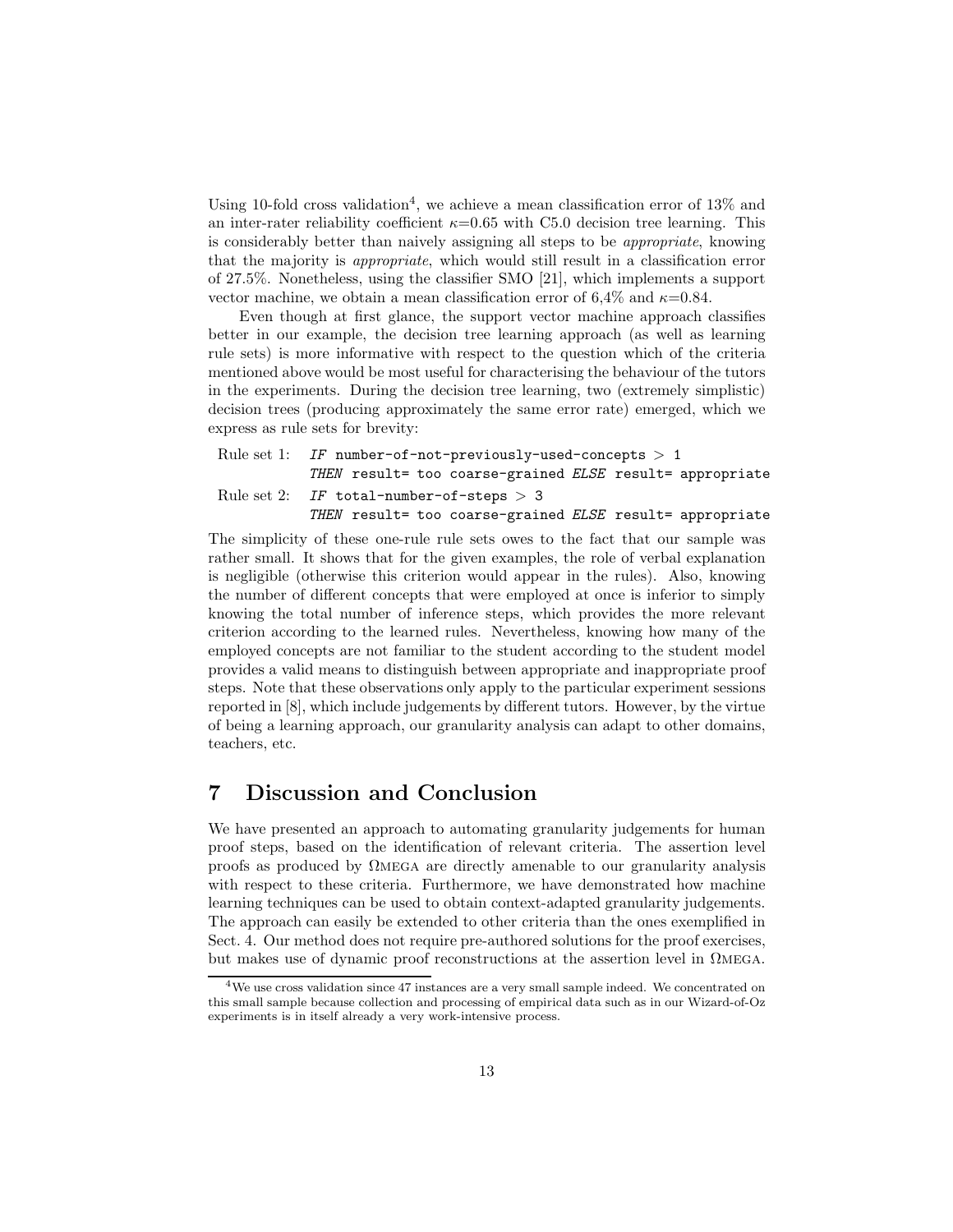Furthermore, the granularity analysis can be trained interactively by human teachers without requiring them to know the internals of the analysis module or to write any classification rules by hand. As shown by our first evaluation, our method provides a means to evaluate how the granularity judgements of a teacher or a group of teachers depend on different criteria (and also, which criteria are negligible). Finally, we have gained some evidence that the student model and reconstructions at the assertion level are useful ingredients for our granularity analysis.

Future work includes a study which is more focused on the evaluation of the granularity analysis module than the previous experiments, for which the interactive training module was not yet available.

#### Acknowledgements

We would like to thank Bruce McLaren for his input and comments on initial drafts of this paper. We thank an anonymous referee for helpful comments.

### References

- [1] A. Abel, B.-Y. E. Chang, and F. Pfenning. Human-readable machine-verifiable proofs for teaching constructive logic. In IJCAR Workshop on Proof Transformations, Proof Presentations and Complexity of Proofs (PTP-01), pages 33–48, Universit`a degli Studi di Siena, Italy, 2001.
- [2] P. B. Andrews, C. E. Brown, F. Pfenning, M. Bishop, S. Issar, and H. Xi. ETPS: A system to help students write formal proofs. Journal of Automated Reasoning, 32:75–92, 2004.
- [3] S. Autexier. The core calculus. In R. Nieuwenhuis, editor, CADE, volume 3632 of LNCS, pages 84–98. Springer, 2005.
- [4] S. Autexier, C. Benzm¨uller, D. Dietrich, A. Meier, and C.-P. Wirth. A generic modular data structure for proof attempts alternating on ideas and granularity. In Michael Kohlhase, editor, Proc. of MKM'05, pages 126–142, Bremen, Germany, 2006. Springer.
- [5] S. Autexier and D. Dietrich. Synthesizing proof planning methods and oants agents from mathematical knowledge. In J. Borwein and B. Farmer, editors, *Proc. of MKM'06*, pages  $94-109$ , Wokingham, UK, 2006. Springer.
- [6] C. Benzmüller, D. Dietrich, M. Schiller, and S. Autexier. Deep inference for automated proof tutoring. In Joachim Hertzberg, Michael Beetz, and Roman Englert, editors, KI 2007: Advances in Artificial Intelligence. 30th Annual German Conference on AI, LNAI 4667, pages 435–439, Osnabrück, Germany, 2007. Springer.
- [7] C. Benzmüller, A. Fiedler, M. Gabsdil, H. Horacek, I. Kruijff-Korbayová, M. Pinkal, J.H. Siekmann, D. Tsovaltzi, B. Q. Vo, and M. Wolska. Tutorial dialogs on mathematical proofs. In Proc. IJCAI Workshop on Knowledge Representation and Automated Reasoning for E-Learning Systems, pages 12– 22, Acapulco, Mexico, 2003.
- [8] C. Benzmüller, H. Horacek, H. Lesourd, I. Kruijff-Korbajová, M. Schiller, and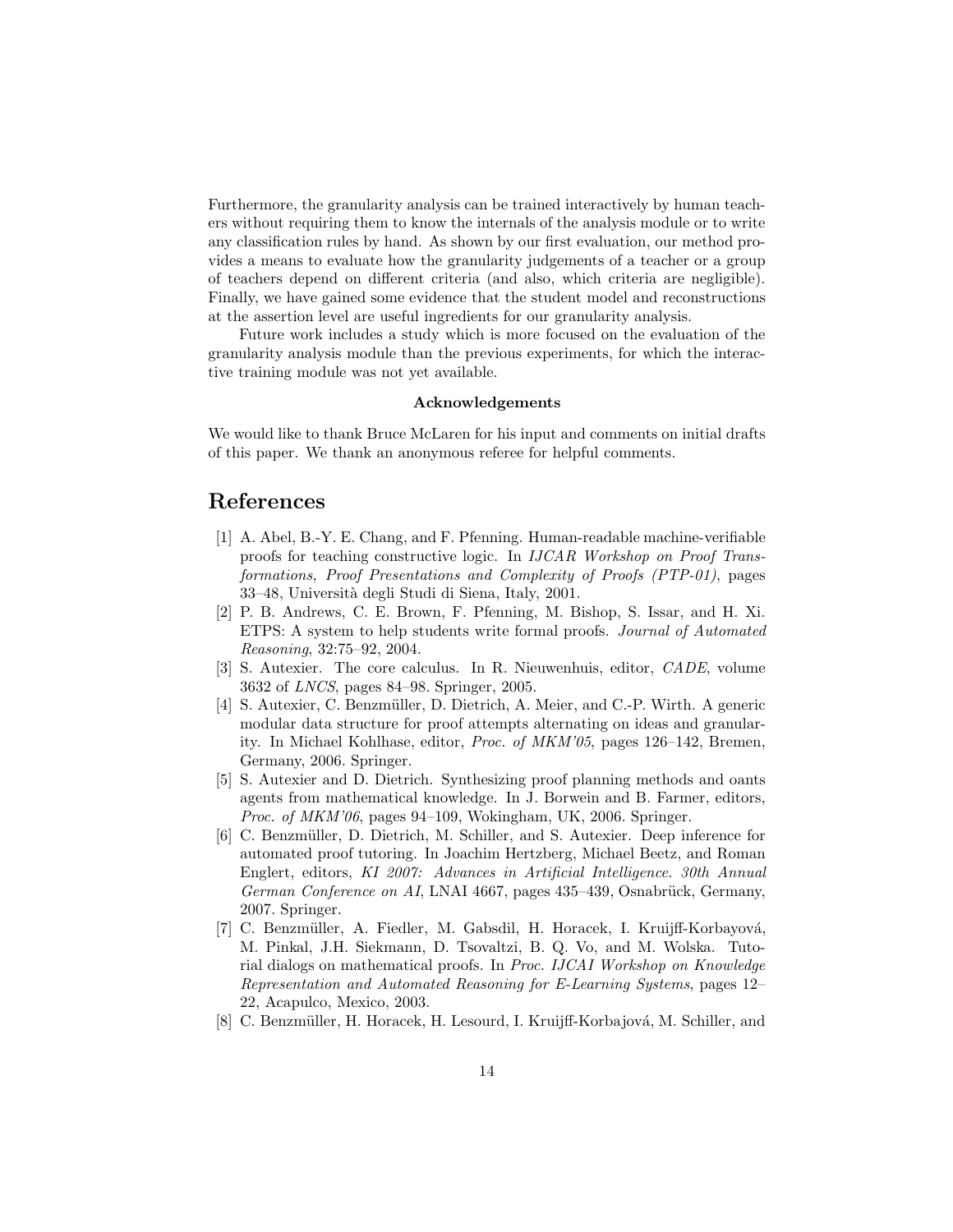M. Wolska. A corpus of tutorial dialogs on theorem proving; the influence of the presentation of the study-material. In Proc. Int. Conference on Language Resources and Evaluation (LREC-06), pages 1766–1769, Genoa, Italy, 2006. ELDA.

- [9] C. Benzmüller, H. Horacek, H. Lesourd, I. Kruijff-Korbayová, M. Schiller, and M. Wolska. DiaWOz-II - a tool for wizard-of-oz experiments in mathematics. In Christian Freksa, Michael Kohlhase, and Kerstin Schill, editors, KI 2006: Advances in Artificial Intelligence, volume 4314 of LNAI, pages 159– 173. Springer, 2006.
- [10] C. E. Benzm¨uller, A. Fiedler, M. Gabsdil, H. Horacek, I. Kruijff-Korbayova, M. Pinkal, J. Siekmann, D. Tsovaltzi, B. Q. Vo, and M. Wolska. Tutorial dialogs on mathematical proofs. In Proc. IJCAI-03 Workshop on Knowledge Representation and Automated Reasoning for E-Learning Systems, pages 12– 22, Acapulco, Mexico, 2003.
- [11] R. Burstall. Teaching people to write proofs. CafeOBJ Symposium, Numazu, Japan, 1998.
- [12] M. D'Agostino and U. Endriss. WinKE: a proof assistant for teaching logic. In D. Basin and L. Vigano, editors, Proc. of the First Int. Workshop on Labelled Deduction (LD'98), Freiburg, Germany, 1998.
- [13] D. Dietrich. The task-layer of the  $\Omega$ MEGA system. Diploma thesis, FR 6.2 Informatik, Universität des Saarlandes, Saarbrücken, Germany, 2006.
- [14] D. Dietrich and M. Buckley. Verification of proof steps for tutoring mathematical proofs. In R. Luckin, K. R. Koedinger, and J. Greer, editors, Proc. Artificial Intelligence in Education (AIED 2007), volume 158, pages 560–562, Los Angeles, California, 2007. IOS Press.
- [15] G. Gentzen. Untersuchungen über das logische Schliessen. Math. Zeitschrift, 39:176–210, 405–431, 1934.
- [16] X. Huang. Reconstructing proofs at the assertion level. In A. Bundy, editor, Automated Deduction – CADE-12, pages 738–752. Springer, 1994.
- [17] C. Kaliszyk, F. Wiedijk, M. Hendriks, and F. van Raamsdonk. Teaching logic using a state-of-the-art proof assistant. In H. Geuvers and P. Courtieu, editors, Proc. Int. Workshop on Proof Assistants and Types in Education, pages 33–48, Paris, France, 2007.
- [18] K. Koedinger and J. R. Anderson. Reifying implicit planning in geometry: Guidelines for model-based intelligent tutoring system design. In S. P. Lajoie and S. J. Derry, editors, Computers as cognitive tools, pages 15–46. Erlbaum, Hillsdale, NJ, 1993.
- [19] C. H. Liu and R. Matthews. Vygotsky's philosophy: Constructivism and its criticisms examined. Int. Education Journal, 6(3):386–399, 2005.
- [20] D. McMath, M. Rozenfeld, and R. Sommer. A computer environment for writing ordinary mathematical proofs. In R. Nieuwenhuis and A. Voronkov, editors, LPAR, volume 2250 of LNCS, pages 507–516. Springer, 2001.
- [21] J. Platt. Machines using sequential minimal optimization. In B. Schoelkopf, C. Burges, and A. Smola, editors, Advances in Kernel Methods - Support Vector Learning. MIT Press, 1998.